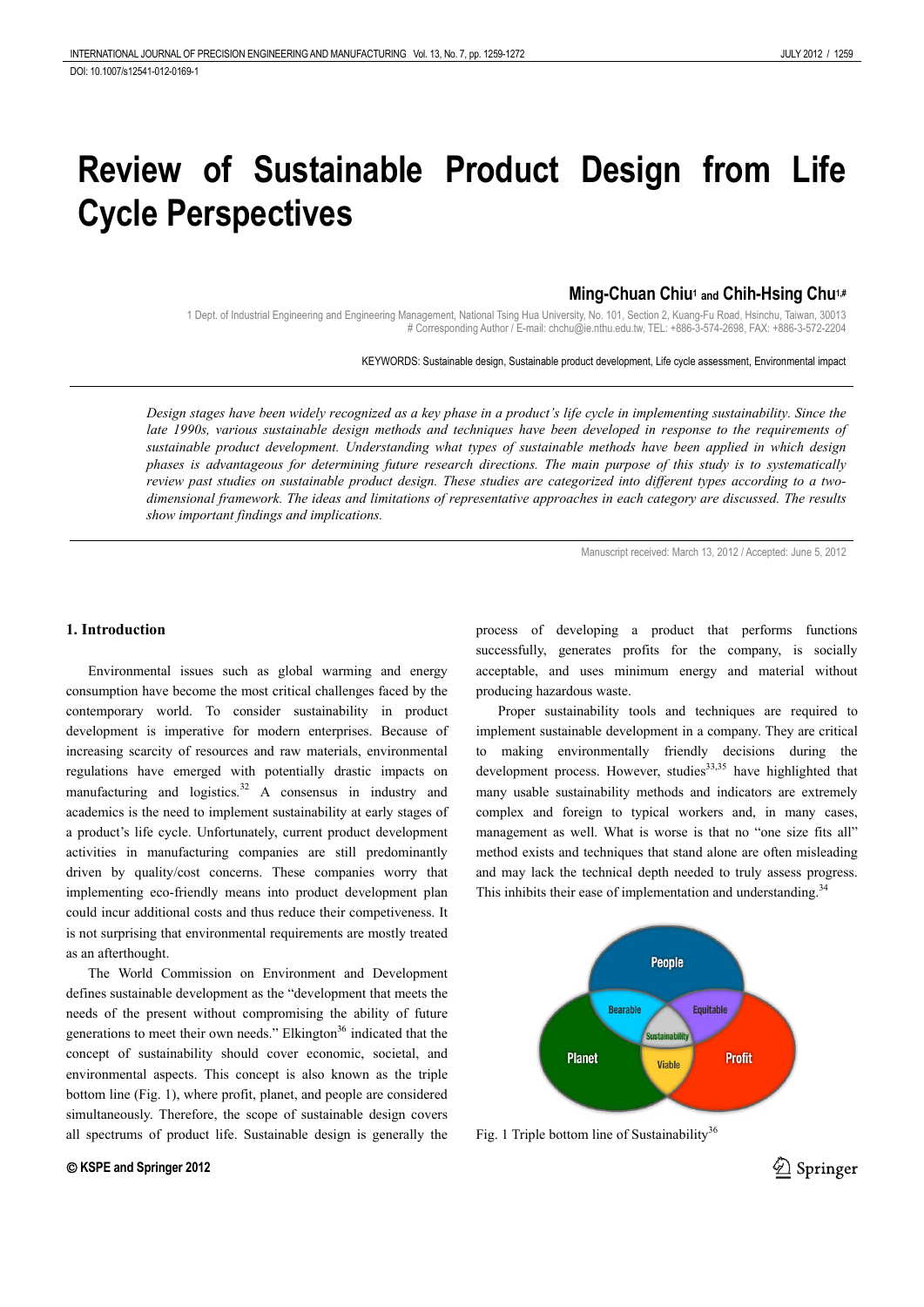Life cycle assessment (LCA) is a method used to evaluate the environmental impact of a product through its life cycle, including extraction and processing of the raw materials, manufacturing, distribution, use, recycling, and final disposal. A full assessment, often referred to as cradle-to-grave, is extremely time consuming and needs specific data. Many scholars have used simplified or partial LCA methodologies for the early estimation of the environmental impact of a product. In this study, a typical product's life cycle has four phases: material extraction, production, operation, and retirement (Figure 2). $15$ 

### **2. Classification Framework**

The goal of this research is to systematically compile, evaluate, and summarize past studies on sustainable product design. Our focus is to highlight what types of sustainable methods have been applied in their respective design phases, and to discuss the concepts behind and limitations inherited by each method. We propose a two-dimensional framework to classify those studies and compare their characteristics. The result helps identify future research directions in sustainable design.

This section presents a categorization framework to distinguish different efforts in sustainable design. This framework consists of two metrics. Along the ordinate, Guideline provides easy to follow general operational instructions to product development team members. Metrics involves simple qualitative and quantitative criterion for environmental assessments. DfX refers to Design for X perspectives and this study is focused on perspectives related to sustainability such as manufacturing, environmental, dis-assembly, and recycling. LC Costing denotes techniques that compute life cycle costing. Finally, Methodology tackles sustainable design issues from a systematic viewpoint, which considers interdependencies among various stakeholders in product development.

The abscissa delineates the time line for a typical product design process. Such a process can be roughly classified into four stages: problem definition, conceptualization, preliminary design, and detail design (Ogot & Kremer, 2004;<sup>40</sup> Ulrich & Eppinger, 2004;<sup>41</sup> Pahl & Beitz, 1996<sup>42</sup>). The problem definition stage identifies customer needs and product functions. The conceptualization phase generates product architecture (a.k.a.



Fig. 2 Product Life Structure<sup>15</sup>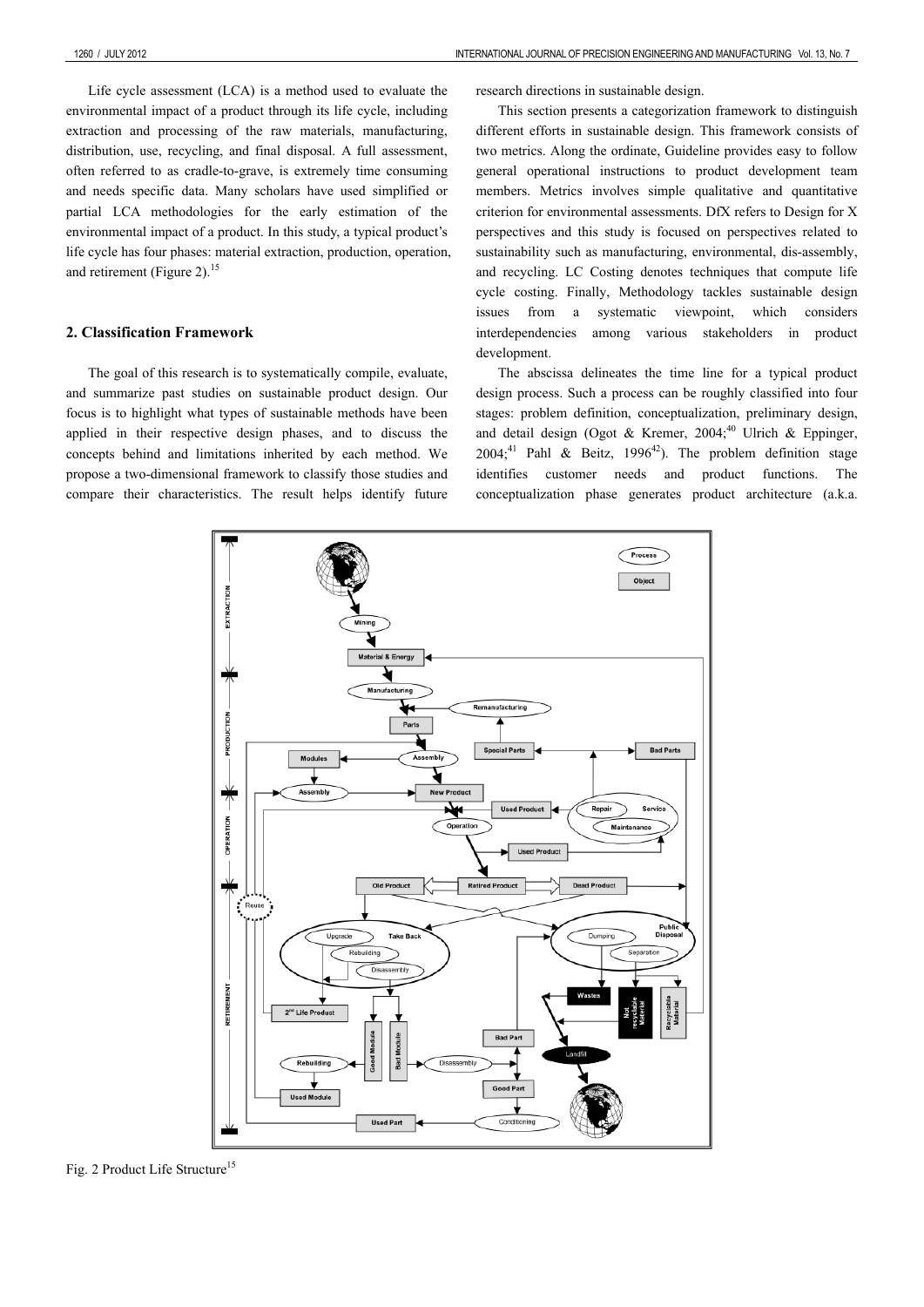system-level design), specifications, and selects components that satisfy customer needs. The preliminary design stage (a.k.a. embodiment design) presents components, related motions, and form. The design stage finalizes the physical prototype and detail specifications of processes and materials. The reviewed sustainable design efforts are structurally categorized into the framework below (Figure 3).

#### **3. Literature Review**

#### **3.1 Guideline**

Spangenberg et al.<sup>21</sup> applied SCALES (Skills, Creating change agents, Awareness, Learning together, Ethical responsibilities, and Synergy and co-creating) principles to support design for sustainability in design education and practice. The overall goal of SCALES principles is to achieve consumer satisfaction with less resource activated. This goal can be further decomposed into satisfier efficiency, supply/use efficiency, product efficiency, production efficiency, and provision efficiency.

Waage $^{27}$  suggested a guideline based "roadmap" to integrate the sustainability conflicts among economic, social, and environmental aspects. The road map has four phases. Phase 1 establishes sustainability context that can raise sustainability issues in relation to client and product. In Phase 2, sustainability issues are defined through mapping and sustainability analysis. Phase 3 assesses which considers potential pathways forward in relation to a vision of a sustainable solution. Finally, phase 4 is to act and receive feedback so as to create and roll-out sustainability oriented product/service and to evaluate and (re)assess in terms of sustainability definition and context. The whole sustainable design processes is achieved by asking designer sustainability questions. Ljungberg $37$  presented a sustainable product design guideline considering whole product life spanning and emphasized that materials are the key to achieve sustainable design. Bhander et al.<sup>71</sup> suggested design strategies which can enhance sustainability at endof-life phase of product. These guidelines<sup>21,27,37,71</sup> begin at problem definition stage.

Santana et al.<sup>23</sup> constructed a guideline based reference information system for sustainable design. This software covers life cycle assessment, product service systems, social, and economic



aspects. Six steps of reference process during product life cycle are: functionality conception, raw material acquisition, manufacturing, trade and delivery, use and maintenance, and reuse, recycling, energy recovery and disposal.

Anastas and Zimmerman<sup>60</sup> asserted that innovation must be used to design sustainability into products, processes, and systems in a scalable way. They proposed 12 principles of green engineering that provide scientists and engineers to create and assess the elements of design relevant to maximizing sustainability. By using these principles, the conversation that must take place between designers of molecules, materials, components, products, and complex systems can occur using a common language and a universal method of approach.

LCA requires detailed product development data that may not be available at the early conceptual stage of product design. To overcome this difficulty, eco-design principles and guidelines are created to help designers improve environmental impacts of products by making better early design decisions. However, existing methods for creating environmentally conscious design guidelines are largely undisclosed and do not offer a thorough process for extracting actionable guidelines and determining their environmental impacts. Thus, Telenko and Seepersad<sup>62</sup> presented a systematic method based on reverse engineering techniques and LCA for extracting environmentally conscious design principles and guidelines from existing products. A case study of reducing energy use for an electric kettle demonstrates how this method works step by step. One major advantage is that resulting guidelines can be used during the conceptual stages of designing similar products without repeating the steps of the method. Applying the method to other classes of products and other environmental concerns, such as the supply chain, is needed to make it a generic approach.

Most recently Bovea and Pérez-Belis<sup>67</sup> review and classify tools that have been developed to evaluate the environmental requirement of products and to facilitate its integration into the product design process. Their focus is to provide designers a guide to selecting the eco-design tool that best fits a specific case study. A taxonomy framework was made according to criteria such as (1) the method applied for the environmental assessment (2) the product requirements that need to be integrated in addition to the environmental one (multi-criteria approach) (3) whether the tool has a life cycle perspective (4) qualitative or quantitative (5) the stages of the design process where the tool can be applied, and (6) whether the tool has been applied to a case study. Veshagh and Obagun<sup>70</sup> conducted an empirical survey to identify life cycle design benefits as well as drivers in industry. This study pointed out that cost and time are the main barrier of sustainability while design for recyclability and minimization of hazardous materials can be introduced as sustainable strategy of enterprise. The above four guidelines<sup>23,60,62,67,70</sup> will enhance sustainable design at the conceptual design stage.

Heijungs et al. $8$  pointed out a eight-aspect framework as guideline that should be considered with an aim to improve Fig. 3 Sustainable design efforts categorized by the framework sustainability. These aspects include technical models, physical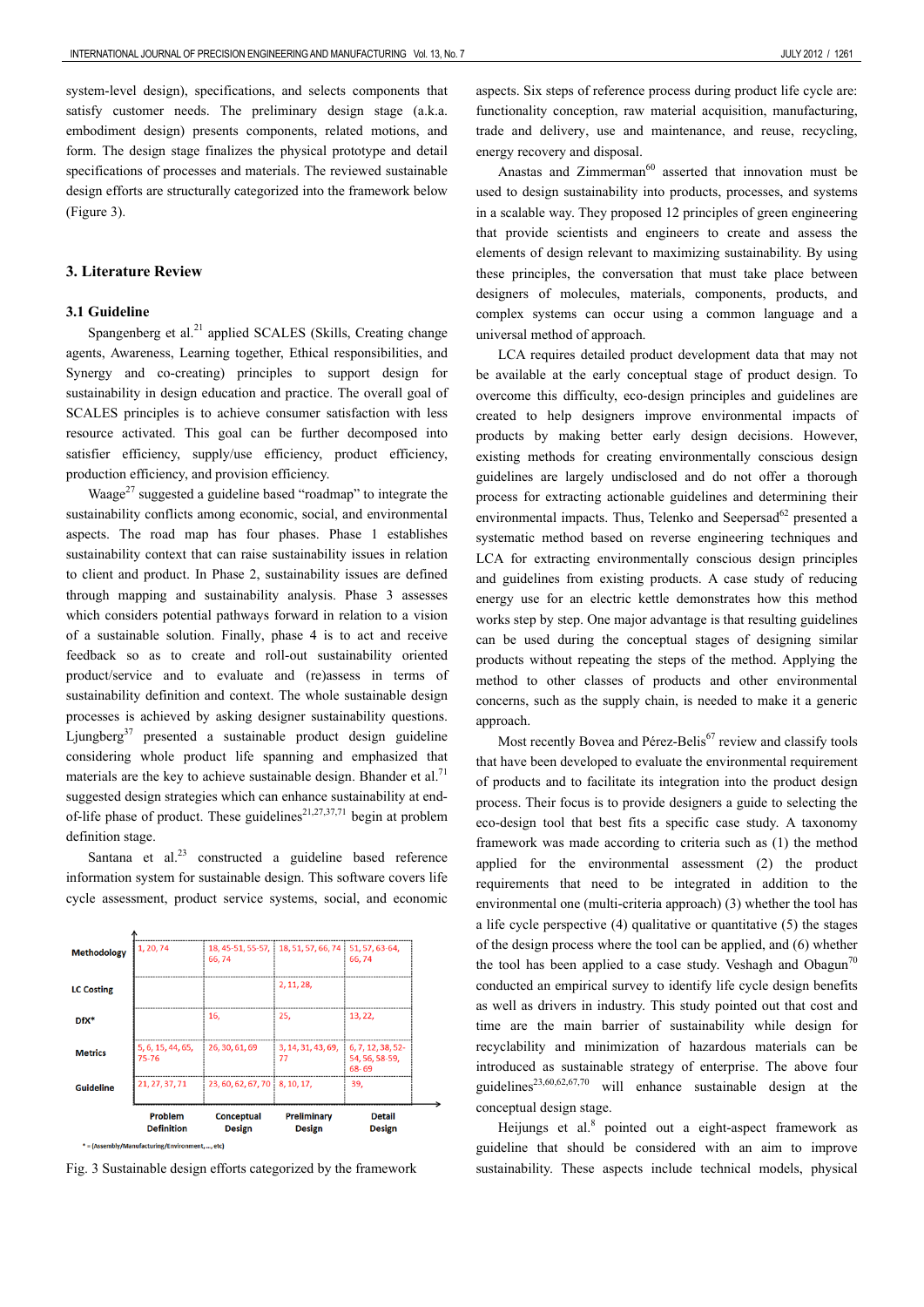models, environmental models, micro-economic models, meso- and macro-economic models, cultural, institutional and political models, ethical and societal values, and models for integrated environmental, economic & social analysis. Kasarda et al.<sup>10</sup> adopted the rational of control feedback system in order to simulate possible environmental changes in the future and modify current design to be sustainable. A eight-step guideline is provided in this study. Ma et al.<sup>17</sup> developed a guideline based method that contains four steps: optimized product and process optimization, product life cycle modeling, life cycle analysis and lifecycle optimization. The above three methods start at preliminary design stage.

Ijomah et al.39 proposed a Design for Re-manufacturing (DRrem) guideline that can enhance the product remanufacturability by coordinating material, assembly technique, and product structure. This guideline is considered at the detail design stage.

#### **3.2 Metrics**

Fargnoli and Kimura<sup>5</sup> provided a metric based method for appreciate tools on different design objectives. Several Quality Func-tion Deployment (QFD) based, LCA, and checklist tools are evaluated using six criteria, which are the ability to correctly define the product's requisites/performances, usability, effectiveness of the method in assessing the environmental performances of the product, ability to provide new solutions, possibility to review the design activities allowing designers to perform a correct design management, and ability of the method in fitting into a certain design process. Therefore, appropriate techniques can be adopted for different product and circumstances.

Fargnoli and Kimura<sup>6</sup> proposed a Screening Life Cycle Modeling (SLCM) method to achieve sustainable product design. Four steps of SLCM are: Base Scenario (BS) definition, Alternative Scenarios (ASs) definition, Simulation and Analysis of results. An indicator which is product of energy consumption, life span, efficiency improvement rate and recycling ratio is defined as judgment criterion.

Bovea and Wang<sup>44</sup> propose a novel redesign approach that integrates QFD, LCA, life cycle cost (LCC), and contingent valuation (CV). This approach identifies environmental improvement options and at the same time compares the increase that the incorporation of these options produces on the life cycle cost of the product, to the additional money that the customer is willing to pay for perceiving environmental benefits. A case study of office furniture re-design shows that re-designing products with a significant improvement in their sustainability without compromising other customer requirements is possible. To estimate customer willingness to pay (WTP) is crucial in product eco-design.

Sakao<sup>65</sup> argued that current eco-design methods support manufacturers to satisfy necessary conditions but not sufficient conditions so as to obtain competitiveness in their markets. These methods may sorely help companies deal with regulations or legislations which their products must comply with, instead of helping understand what kinds of environmental characteristics contribute to the economy. This paper aims to propose the application of quality engineering in the early phase of environmentally conscious design. A framework was proposed for classification of environmental characteristics of products/services in two dimensions based on the Kano model and willingness to pay. This framework is connected to product design and external communication with the company strategies given. It is applied to three environmental characteristics against Japanese markets and the test results show its effectiveness as much richer implication than other existing methods can be obtained. This research, in a broader sense, exists in integration of marketing and design disciplines.

Lu and  $Gu<sup>15</sup>$  proposed a sustainable product development method that includes three design requirements, two design tasks, and three comprehensive assessment streams. The design requirements, which are functional purpose, environmental requirement, and economic requirement. The functional purpose is derived from the customer needs to reflect the product's major purpose; the environmental requirement reflects the society's needs of protecting natural resources and environment; and the economic requirement denotes the producer's basic business motivation. Accordingly, two design tasks compose of physical structure and life cycle structure. These design parameters need to be determined for the product's physical structure and lifecycle structure. Three comprehensive assessment streams consist of lifecycle quality analysis, life cycle assessment, and lifecycle costing. In the assessment phase, LCQ (lifecycle quality), LCA, and LCC are three assessment streams in respect to the functional, environmental, and economic evaluations. Kobayashi<sup>75</sup> proposed a QFD based design support tool to evaluate eco-design solutions by extend the horizon of product life to multiple generations. Fitch and  $Cooper<sup>76</sup>$ developed Life- Cycle Modeling for Design (LCMD) that can generate different design scenarios and serves as a communication tool of design trade-offs to a design team. These metrics based methods<sup>5,6,15,44,65,75,76</sup> are applied at problem definition stage.

Vinodh and Rathod $^{26}$  integrated environmentally conscious quality function deployment (ECQFD) and LCA approach in sustainability study. In ECQFD, the environmental Voice of Customers(VOC) include less material usage, easy to transport and retain, less energy consumption, easy to disassemble, harmless to living environment. Accordingly, the environmental engineering metrics contain number of types of materials, physical lifetime, rate of recycled material, biodegradability, and insulation strength. Based on the environmental engineering metrics, environmental sustainable products are developed. This method starts at problem definition phase.

 $Yang<sup>30</sup>$  also coordinated QFD and LCA method to address sustainable product design. QFD first translated sustainability requirements to product characteristics. Three metrics: generic resource metric model, generic energy metric model, and end of life metrics are adopted to evaluate the sustainability of design concept. Subramaniyam et al. $61$  reported that green products focused solely on reducing environmental impacts may not be favorable in the market, because these products fail to consider customer needs and product costs. They proposed a QFD-based methodology to solve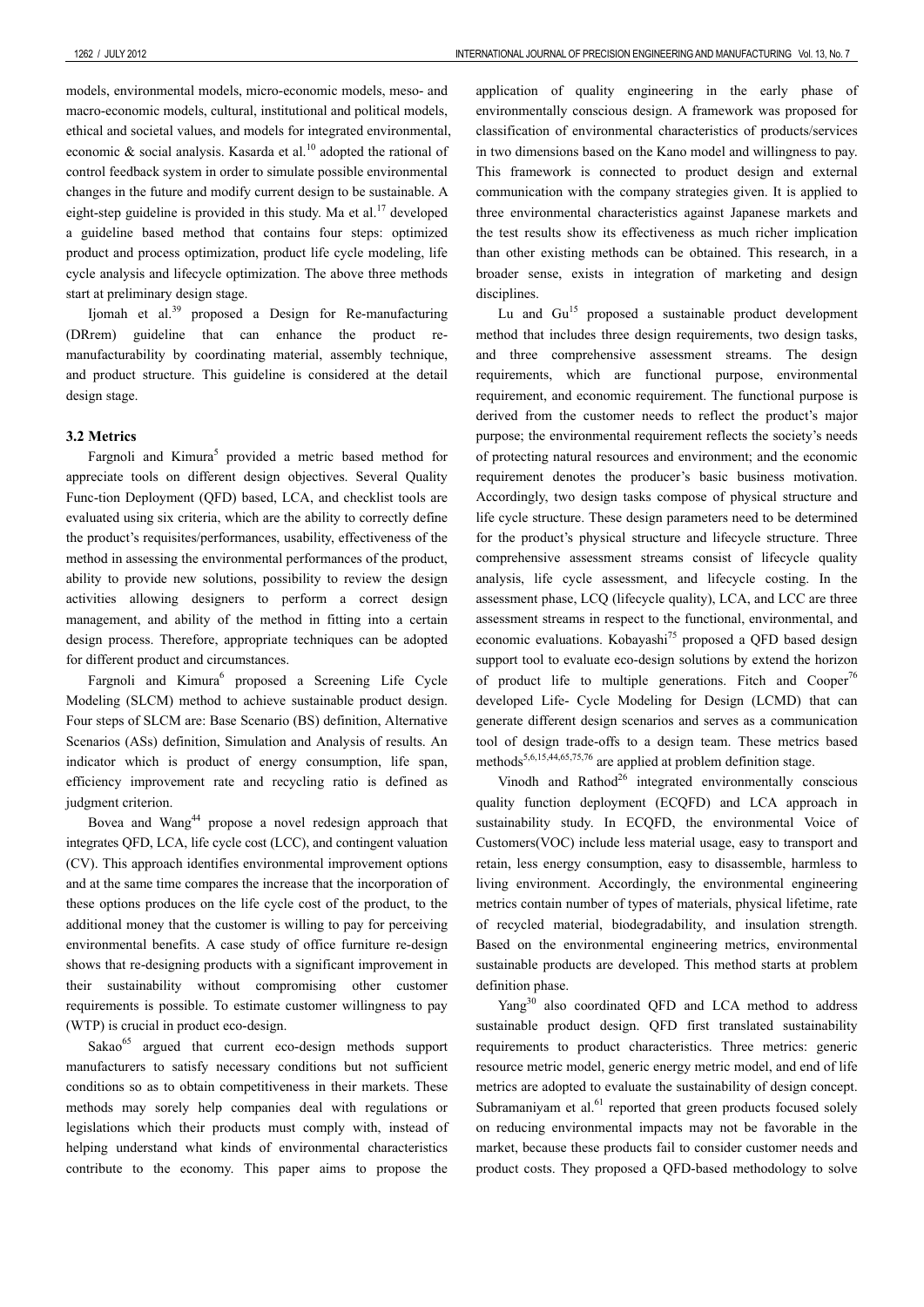this problem. This method defines the phases to be followed by a company that incorporates design for recycling into product design. Consumer appliances are used as an example to describe the recycling process of various materials and the issues need to be considered for improving sustainability in the process. De Silva et al.<sup>69</sup> proposed quantifiable sustainability metrics to aid design and manufacturing of sustainable consumer electronic products. These methods start at conceptualization phase.

Bonanni et al.<sup>3</sup> established a visual web-based tool to address the sustainable design and design of supply chain. A simplified LCA method (Okala method) is applied to calculate the carbon footprint of a product. In the same manner, Leibrecht<sup>14</sup> utilized information technology and integrated Computer-Aided Design (CAD) tools and LCA assessment so that eco-logical assessment of product are be evaluated according to manufacturing processes, assembly processes, and transportation. Yang and Song<sup>31</sup> established a framework that consists of lifecycle sustainability metrics, inventory databases, and design support tools for design options comparison and decisions making. Vinodh<sup>43</sup> reports a case study in a manufacturing company in India. Sustainability analysis based on a CAD tool is conducted on the existing design of a sprocket for determining its environmental impacts in terms of carbon footprint, energy consumption, and air/water usage. The analysis reveals critical design features with greater environmental impacts. Design optimization is then performed to produce design variants with lower impacts, validated by interviewing manufacturing executives in industry. This empirical study demonstrates the effectiveness of re-design for developing environmentally friendly products. Newcomb et al.<sup>77</sup> developed correspondence ratio (CR) and Cluster independence (CI) to measure the degree of modularity regarding life cycle aspects. Therefore, the number of materials, similarity of materials within a module can be assessed before detail design stage. Above five methods<sup>3,14,31,43,69,77</sup> are applied at preliminary design phase.

Haapala et al.<sup>6</sup> addressed sustainable design and manufacturing issue with four aspects: energy use, resource use, resource consumption, waste production, ad human health using Ecoindicator 99. This method starts at detail design phase.

Harun and  $Cheng<sup>7</sup>$  investigated the manufacturing processes along with facility layout design and its environmental impact. This method applied energy and resource efficiency and effectiveness (EREE) as indicators of life cycle assessment. Gabi 4.3 is applied to evaluate life cycle inventory analysis. This method starts at detail design phase.

Koukkari et al.<sup>12</sup> selected 12 sustainable indicators to form a sustainable metric and the weight of these indicators is ranked by the degree of low, medium or high. These indicators are summarized as sustainable score. A spider chart is presented for comparing the environmental, economic, social, and functional performance of design concepts. This method starts at detail design phase. This method starts at detail design phase.

Howarth and Hadfield<sup>38</sup> developed a sustainable product design model that tackle sustainable product design from materials and design perspectives. 22 indicators are selected and evaluated according to their economic, social, and environmental impacts. Many eco-design methodologies were developed for simple products and did not consider the complexity of a product structure. Moreover, most existing methodologies cannot be applied parallel to the design process. Focusing on (EuP) Directive, Grote et al.<sup>52</sup> proposed a product hierarchy driven methodology for eco-design of new complex products. This methodology must be applied in a manner parallel to the product design process, consisting of three phases: early concept, advanced concept, and detailed design. The purpose is to avoid a time consuming redesign of the product if ecodesign and LCA are only applied at the end of the design process. TRIZ is incorporated to enhance eco-performance of a product and aligning the DfX tools helps to bring together the product hierarchy and the life cycle thinking. The proposed methodology considers both the environmental and economic issues to avoid difficult tradeoffs. However, its effectiveness can be limited by availability and accuracy of LCA information.

LCA analysis is both time and resource consuming, due to the collection of the product data needed to perform it. Thus, complete LCA can be carried out mainly to assess the environmental impact of an existing product. Simplified Life Cycle Assessment (SLCA) approaches try to increase LCA usability in the early design stages. In the design phase to perform an environmental consideration for the complete life cycle is not easy when not all product data is available and fixed. Therefore, it is important to evaluate simplified methods and to study what type of information they require and what kind of results they can produce.

Morbidoni et al.<sup>53</sup> evaluate and compare CAD-based SLCA solutions and complete LCA software tools, with a focus on the mechanical product design field. SolidWorks Sustainability (by Dassault Systems) and GaBi (by PE International) have been considered as references for the comparison. Their purpose is to demonstrate the inaccuracy of current CAD-SLCA solutions and identify the main causes of the inaccuracy. The analysis results show that the current SLCA systems based on the integration of CAD tools with LCA databases neglect the whole life cycle (in particular use and disassembly). The estimation of material used and manufacturing cycle impact are treated with too little detail. In addition, this work proposes an approach where the same system structure (CAD, machine and LCA databases) are more efficiently integrated by extracting the right amount of geometrical and nongeometrical data from the CAD data structure and PLM databases. However, validation of the proposed approach is lacking and sensitivity analysis is needed to determine the correct order of priorities for the data/parameters to be extracted for SLCA.

As mentioned previously, a full LCA can be difficult to apply at the design stage because of its tedious, expensive and timeconsuming attributes. SLCA methods that involve less cost, time and effort, but yet provide insightful information are needed. Hur et al.<sup>54</sup> evaluated 11 simplified methods to determine which methods could identify those areas which can be omitted or simplified without significantly affecting the overall results for Electrical and Electronic Equipment (EEE) products. A semi-quantitative approach, the so-called environmentally responsible product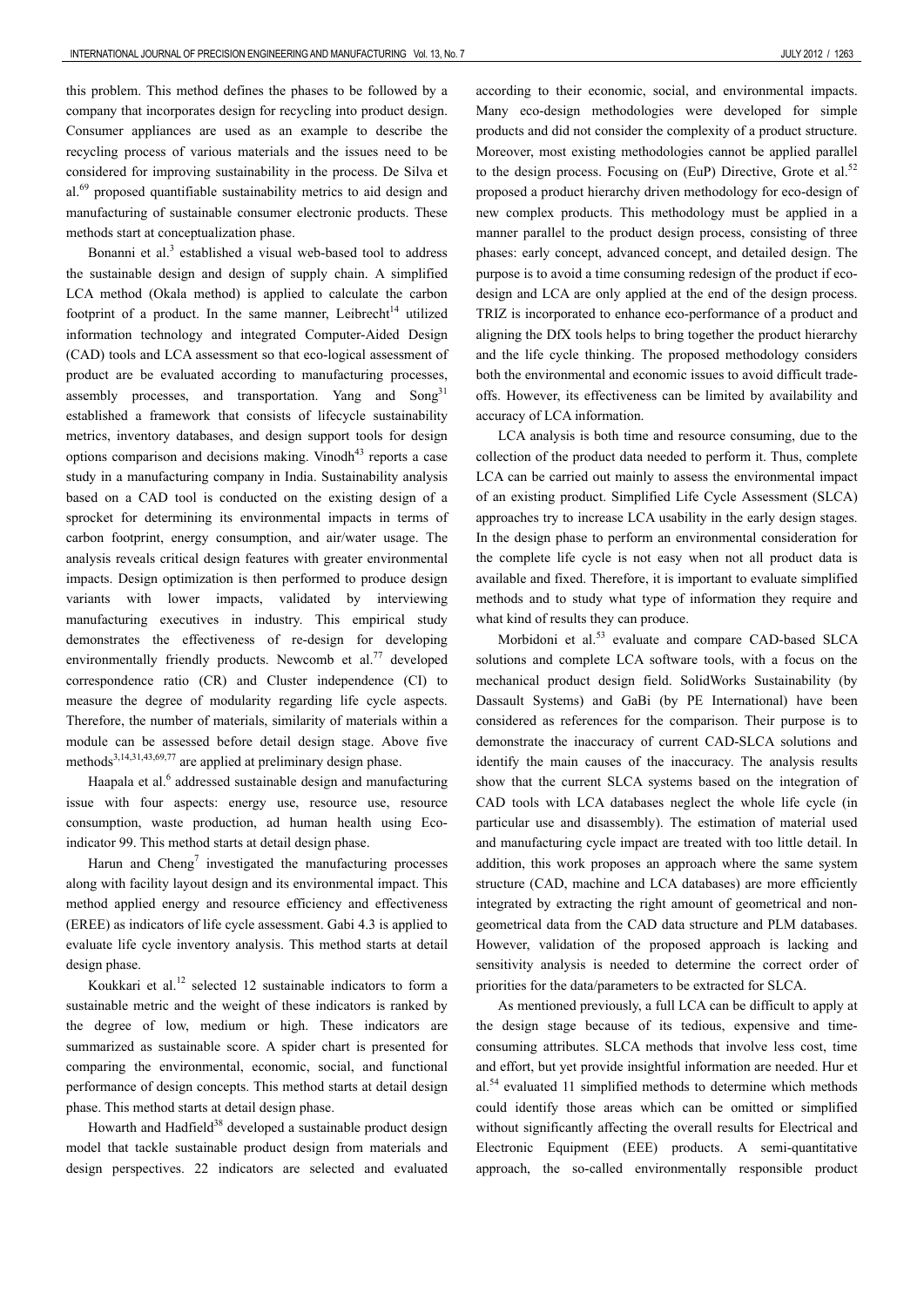assessment (ERPA) method, was analyzed. The effectiveness of SLCA and ERPA are evaluated and compared using the case studies of a cellular phone and a vacuum cleaner. The SLCA generated more information on the inherent environmental characteristics and most highly weighted environmental aspects of a product system. It might be useful for new design/eco-innovation when developing a new product where environmental considerations play a major role from the beginning. In contrast, the EPRA method can be used in eco-redesign to identify the potentials for improvement and alleviate harmful environmental impacts of an existing product or process, since it identifies areas where environmental improvements are needed considering the availability of alternatives. The conclusions may not be valid for products other than Electrical and Electronic Equipment, though.

Knight and Jenkins<sup>58</sup> discussed the adoption of eco-design techniques and how their applicability can be determined in relation to new product development processes. The compatibility of ecodesign techniques with the existing design process is established through development of an applicability framework which has been used to identify three tools: checklists, guidelines, and a material, energy and toxicity (MET) matrix. They found out that checklists, guidelines and the MET matrix can be used both on a specific product, and also more generally in the design process. In particular, the MET matrix is shown as being used to successfully identify key environmental aspects of the product during its lifetime. This paper also argues that eco-design techniques may not have been more widely adopted by businesses because such methods are not necessarily generic and immediately applicable, but instead require some form of process-specific customization prior to use, which can in turn act as a barrier to adoption.

Russo et al.59 applied TRIZ laws of evolution to assess the value of existing solution and explore the most promising directions of improvement and develop improved solutions according to sustainability requirements.

Lenau and Bey<sup>68</sup> studied the requirements of the tools and methods for environmental evaluation. Designers need to discuss with other people about environmental consequences and the design decisions to be made. The procedure of applying eco-design tools should allow comparison of different products. These tools should not presuppose detailed environmental knowledge. The quantitative



Fig. 4 A concurrent product design approach to reducing environmental impact

results of environmental impacts, as they are documented in a formal LCA, are not of major interest to the designers. Instead, they prefer to be able to identify the critical part in a product design responsible for the majority of the environmental impacts and to estimate the order of magnitude of such impacts. They proposed to adopt indicator-based methods for eco-design, and argued that LCA also employs indicators: as many correlations between causes and subsequent effects in the environment are not fully understood. An indicator-based Oil Point Method (OPM) was developed to enable users to generate missing evaluation data based on various available sources. The OPM described in this paper uses product-related primary energy consumption as an indicator of the extent of environmental impacts. Case studies of real products demonstrate how the developed method helps designers conduct "quick-andeasy" overviews of their design decisions. The above methods are applied in the detail design stage.

## **3.3 DfX**

Luh et al. $16$  presented a methodology that can identify green product development by using generic modularized product architecture. This method contains four levels, which are product family, product model, option control, and physical component level. By mapping the modules and option items, green design can be viewed as another option in the Product Data Management (PDM). A LCD TV product family case study is demonstrated using PDM software "TeamCenter". This method provided answer for customers with different green standards. Therefore, Green product development can be achieved at conceptual design stage.

Vinodh and Rajanayagam<sup>25</sup> applied CAD and Design for Manufacturing (DFM) principles to achieve sustainable product design. This software will compute carbon Footprint, water eutrophication, air acidification, and total energy consumed during material extraction, manufacturing, use and end of life phase. This method starts at preliminary design phase.

Lee and  $Xu^{13}$  addressed environment burden on product packaging issues considering energy consumption, biodegradable materials, and intelligent packaging with an aim to minimize the amount of materials while maintaining function of product protection.

Tabone et al.<sup>22</sup> applied green design principles on the selection of materials. Every principle serves as an indicator and all indicators are ranked with order. Therefore, sustainable design concepts are presented. The above two methods<sup>13,22</sup> both begin at detail design phase.

#### **3.4 Life Cycle Costing**

Bevilacqua et al.<sup>2</sup> evaluated the environmental impact of circuit board design based on both LCA technique and economic aspects. Based on the ratio on reduction of energy dissipation, economic and environmental break even points are presented as support information for decision makers. Kloepffer $11$  proposed a new direction to Life Cycle Sustainability Assessment (LCSA), which summarizes environmental LCA, LCC, and Social LCA.

Wang<sup>28</sup> proposed a metrics method that integrated life cycle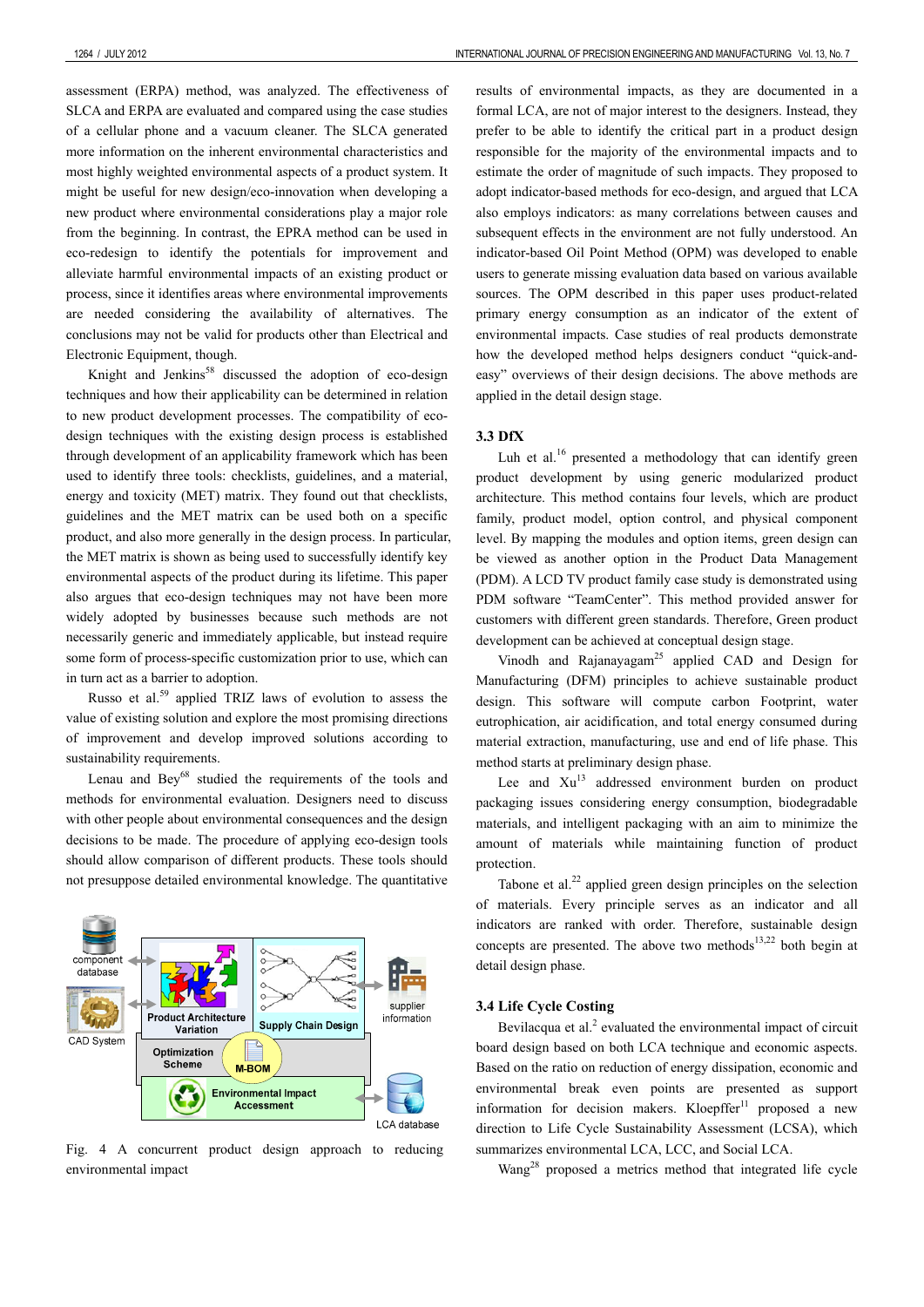costing, multiple criteria, and group decision making. All design concepts are evaluated with cost and risk criteria and displayed using feasibility score. The feasibility score is a 3 by 3 matrix regarding environmental benefit (x-axis) and ease of implementation (y axis). The values are  $+1$ , 0, and  $-1$  on both axes. Decision maker select one among nine blocks according to their evaluation. The group decision making here is simply averaging value of all decision makers. These methods<sup>2,11,28</sup> start at preliminary design phase.

#### **3.5 Methodology**

Azapagic et al.<sup>1</sup> incorporated sustainable considerations into every design process as shown in Figure 5. At each stage, it asked designer to consider sustainable criteria and indicators as part of design process. This methodology can identify sustainability issue in the early design stage, but didn't provide suggestions while different aspects of indicators are conflicted.

Robert et al.<sup>20</sup> applied systematic thinking to build a top-down framework that contains five levels for strategic sustainable development. Level 1 is the overall system — the ecosphere. Level 2 describes principles for sustainability. Level 3 identifies related principles for sustainable development that can achieve sustainability. Level 4 set up concrete measures according to level 3 and finally, level 5 is monitoring and auditing of the process.

 $Sakao<sup>74</sup>$  developed an environmentally product design method that contains Quality Function Deployment for Environment (QFDE), LCA and TRIZ to mitigate environmental impact of a new product which still satisfies original functional requirements. The above methods start at problem definition phase.

Yan et al.<sup>45</sup> proposes a sustainable product conceptualization system (SPCS). Domain experts first generate the product platform of a specific product using general sorting and design knowledge hierarchy (DKH) techniques. Initial design options can be produced using morphological configuration. The Hopfield network is then used to narrow down initial design space based on design criteria solicited by domain experts. The sustainability and cost pairs can be obtained for selecting environmental friendlier design options using the rated sustainability and cost criteria solicited using repertory grids by domain experts. A case study of cellular-phone design illustrates how the system works.

Umeda et al.<sup>46</sup> propose a modular design methodology that derives modular structure based on both life cycle properties and geometric information. The method aggregates attributes related to a product life cycle by using self-organizing maps (SOM) and evaluates geometric feasibility of modular structure. SOM is a neural network based technique applied to cluster components according to similarity of their life cycle attributes such as constituent materials, physical lifetime, and value lifetime. The components classified into groups that should form a module from the integrated view of life cycle options of each component, including recycling, maintenance, reuse, and upgrading. On the other hand, the proposed method derives geometrically appropriate modular structure using module density represented by a convex hull. A case study of ink jet printer demonstrates the feasibility and advantages of the proposed method.

Yu et al. $47$  proposed a modular design method by which modular structure can be generated based on both life cycle issues and original product function-structure information. This method first selects proper Modular Driving Forces (MDFs) based on the life cycle objectives. A matrix that shows connective intensity of each component pairs is constructed for each driving force. A comprehensive matrix which shows the component-component relations affected by all MDFs is then generated. Finally, product modular structure is reconfigured and optimized by Group Genetic Algorithm (GGA). The objective is to maximize the interactions between components within modules.

Product architecture, primarily determined at the system design stage, has a profound impact on the entire product lifecycle and has been identified as the crucial factor that links product design and supply chain activities for environmental decision makings. The study of Feldmann et al.<sup>48</sup> was one of the first attempts to reduce environmental impacts of a product by computer-aided design of product structure. A computational framework was developed for product structure analysis regarding the end-of-life behavior of a complex product. This framework computes an overall score for environmental impact using multi-attribute value theory, considering metrics related to the number of materials, materials used in the product, disassembly and recyclability of the product, for various product structures. The results help product designers to determine the economically optimal end-of-life strategies and improve their designs. The proposed framework serves as a decision making tool for eco-design, but cannot automatically produce design alternatives with reduced environmental impact or compliant with sustainable directives.

Tseng et al.<sup>49</sup> added engineering attributes to the liaison graph model for sustainable evaluation of part connections, referred to as



Fig. 5 Stages in process design for sustainability<sup>1</sup>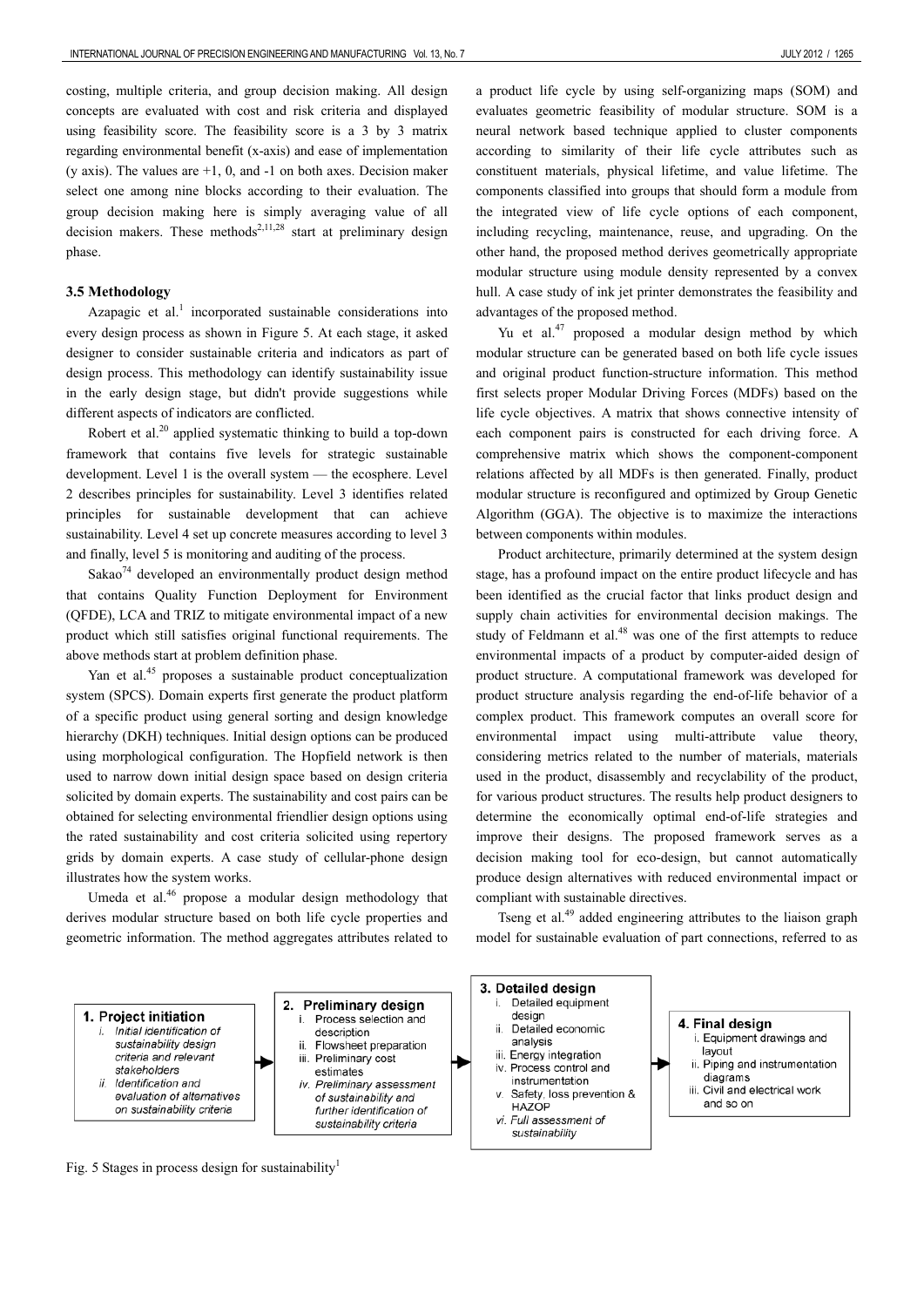the component liaison intensity. They applied a variant of Genetic Algorithm, GGA, to cluster components into groups with lower green pollution index and cost. Better green designs are produced through the GGA-based optimization process. Most product modularization methods based on GGAs have the same problem that when the number of components in a product increases, computational time increases significantly.

To overcome this limitation, Smith and Yen $50$  proposed to solve the modular green product design problem using the concept of atomic theory. They defined a module as a subassembly of a product determined by the component spatial locations, structures, and lifecycle options. The proposed method provides more control and finer sensitivity with respect to green constraints in the initial stage of product lifecycle design. Product designers only need to build a touch matrix and define green constraints to form modules. They can establish a desired number of modules by selecting the minimum number of positive charges that will form atomic nuclei. Different module solutions can be developed and considered by merging non-full loading modules. Existing designs can be adjusted based on the results of modularization to make them even greener.

Kang et al.<sup>51</sup> studied the EuP directive and proposed a computer-aided design system based on the EuP guidelines. Designers can upload a product design to this three-tier system and receive various environmental information required by EuP, including ecological profile (energy, water consumptions, waste, and emissions to air and water), eco-reports in the format of bills of material for five product lifecycle stages (material extraction and production, manufacturing, distribution, use, and disposal and recycling), economic life cycle costs, and eco-design guidelines. Designers can identify critical stages in the product lifecycle in terms of reducing environmental impacts. Strictly speaking, this system is not considered a real design tool, because it cannot automatically generate design options based on the information it provides.

Yung et al.<sup>55</sup> presented a case study to show how an LCA of a personal electronic product is conducted subject to the requirements of the EuP Directive. A commercial software tool, GaBi, was employed to determine the lifecycle inventory of a heart rate monitoring sensor. They reported that the bill of material (BOM) usually provides high-level information only and is not sufficient for a detailed LCA. There is a gap between the information that can be retrieved from the BOM or received from the manufacturer and the input interface to the software. Substantial effort was put into filling this gap by transforming the information, gathered from factory visits and face-to-face meetings, into useful input from the software perspective. In this case study, the material selection process, which occurs at the very beginning of the product, development cycle, is a dominant phase in reducing environmental impact. Several managerial insights are provided for implementing a proper eco-design strategy in a company. Cross-functional cooperation is of vital importance in success of eco-design product development, due to the complexity of the LCA in terms of its data collection and modeling. LCA modeling can, in fact, and should be reused so that the modeling effort is dramatically reduced when

considering similar products. Top management also plays a role in supporting the eco-design strategy as part of the company's business strategy. Similar studies must be extended to other product types so that the derived insights can be made more generic.

Chu et al.<sup>56</sup> proposed a CAD-based approach that allows automatic variation of 3D product structure by means of changing the combination of parts, selecting the assembly method, and rearranging the assembly sequence. A computational scheme based on Genetic Algorithm (GA) produces an optimal product structure from the design alternatives generated by this approach, corresponding to lower assembly/disassembly costs, while complying with specified recycling and recovering rates. It also chooses a small set of parts to be disassembled to meet with the green directives and suggests an economical disassembly process. This scheme has been implemented in a commercial CAD system as an eco-design tool. The implementation results show that automatic variation of product structure is a simple but effective means of economical green product design. This study adopted a simplified approach to product variation and thus more complex issues, like tolerance and the influence of product structure on the product quality, should be considered.

Most design for environment methodologies only facilitate decision making in the detail design stage. Supply chain considerations have to be incorporated early in the design process to ensure the greatest possible reduction in environmental impacts. However, fewer methods have been developed to reduce environmental impacts with approaches at the system design stage. Chu et al. $57$  presented an integrated framework for product designers to make environmental friendly decisions in consideration of the product design, manufacturing, and the supply chain simultaneously. It incorporates a number of factors into the system design stage that ecologically influence the product development activities. These factors, including component selection, assembly sequencing, assembly method, component merge, and supplier selection, allow automatic variation of manufacturing BOM's. The variation result is guaranteed to provide all product functions and to be interference-free during assembly. A computational framework was proposed to search for better BOM's with minimized CO2 emission. An example of bicycle design was tested to demonstrate the capability of the proposed framework. The test results show that the system design stage offers feasible means that can significantly improve the environment impact of product development.

By Kobayashi,<sup>66</sup> most current LCP methodologies are useful particularly in the situation of product improvement or redesign at the component level. At the product level, to detect and resolve conflicts between quality, cost, and environmental concerns is crucial but lack of support. The author also argued that few ecodesign methods consider risks and the resultant uncertainty in design innovation. It is advantageous to select a design concept that increases eco-efficiency but reduces design risk. To overcome these deficiencies, this study proposed an innovative product eco-design framework consisting of three major functions. An idea generation support method enables the knowledge incorporated in TRIZ to be used for eco-design. Next, a concept evaluation method helps deal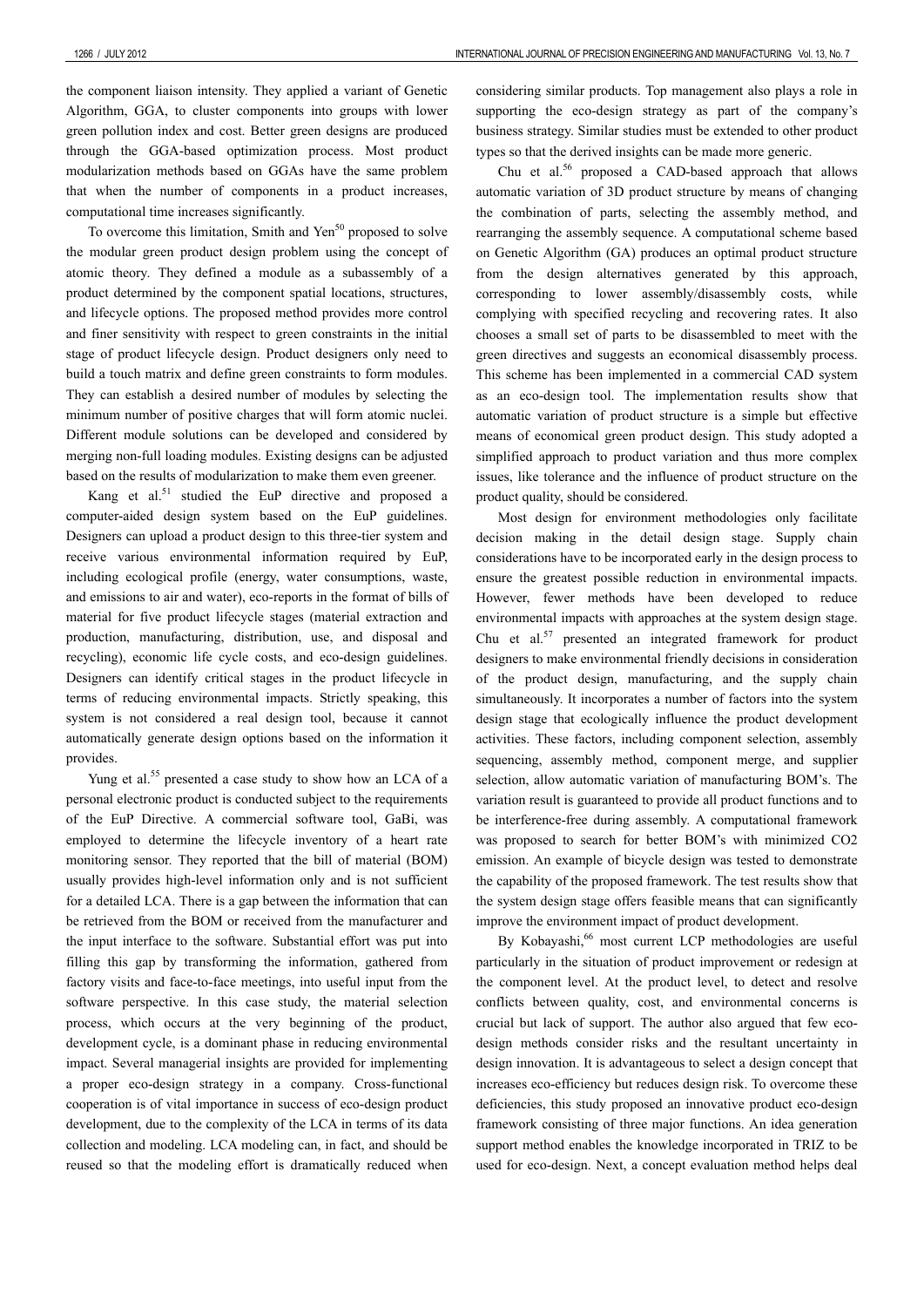with design uncertainty in which uncertainties of a solution idea and a weighting factor are considered by using Monte Carlo simulation. Also, an eco-efficiency indicator comprehensively based on the specification framework in LCP is developed to facilitate estimating Factor-X value in the early phases of design and to find target values of quality and environmental characteristics that achieve the target value of Factor-X. A case study of a real refrigerator demonstrates the effectiveness of the proposed framework. The above methods are applied at conceptualization stage.

Matos and  $\text{Hall}^{18}$  developed a grounded theory based method to explore issues while integrating sustainable development in the supply chain. To tackle the uncertainties and complexities in supply chain network, all stakeholders should provide Economic (which can break down to technological, commercial, and organizational aspects), Societal, and Environmental (ESE) parameters related to their job functions in all phases of product life cycle in Figure 6 below. These parameters become input of a design structure matrix and the interdependencies among all parameters are identified. According to the case study, the fewer independencies among ESE parameters, the more sustainable of supply chain network. These methods start at preliminary design phase.

Kuo63 was focused on recycling of waste electrical and electronic equipment (WEEE). According to this study, to gain all the information necessary to plan for the recycling evaluation of a complex product is difficult because most design information is owned and kept by suppliers, rather than manufacturer or the product owner, in industry. Another difficulty in recycling EOL products is a lack of technologies to handle complex products that are being discarded today, because the knowledge of how to do so is owned by the recycler, not the designer. The author claimed that recycling planning should be estimated when a product's BOM is determined. This research demonstrates how to support WEEE recycling analysis with environmental information derived from bill of material. A collaborative design platform collects all the required information using CAD, enterprise resource planning (ERP), and product life-cycle management (PLM) systems. Suppliers can provide component information to enable the manufacturer's design for disassembly and recycling analysis through this platform. A case study of cellular phone recycling shows that designers can obtain disassembly and recycling information through the collaboration, so that desirable changes can be made in the early design stages. However, this research did not address how to conduct these changes and how to create incentives for suppliers to upload the required information.

Gaha et al. $64$  were focused on improving sustainability in the detail design phase. They proposed a simple eco-design tool by integrating CAD and LCA. Geometric characteristics of a CAD model are analyzed to estimate their environmental influences during the phases of extraction of raw material, manufacturing, use, end of life, and transportation for development of the product corresponding to the model. The tool consists of a special geometric data base containing the impacts of all existing design options of a



Fig. 6 Framework for LCA appropriateness s for sustainable development<sup>18</sup>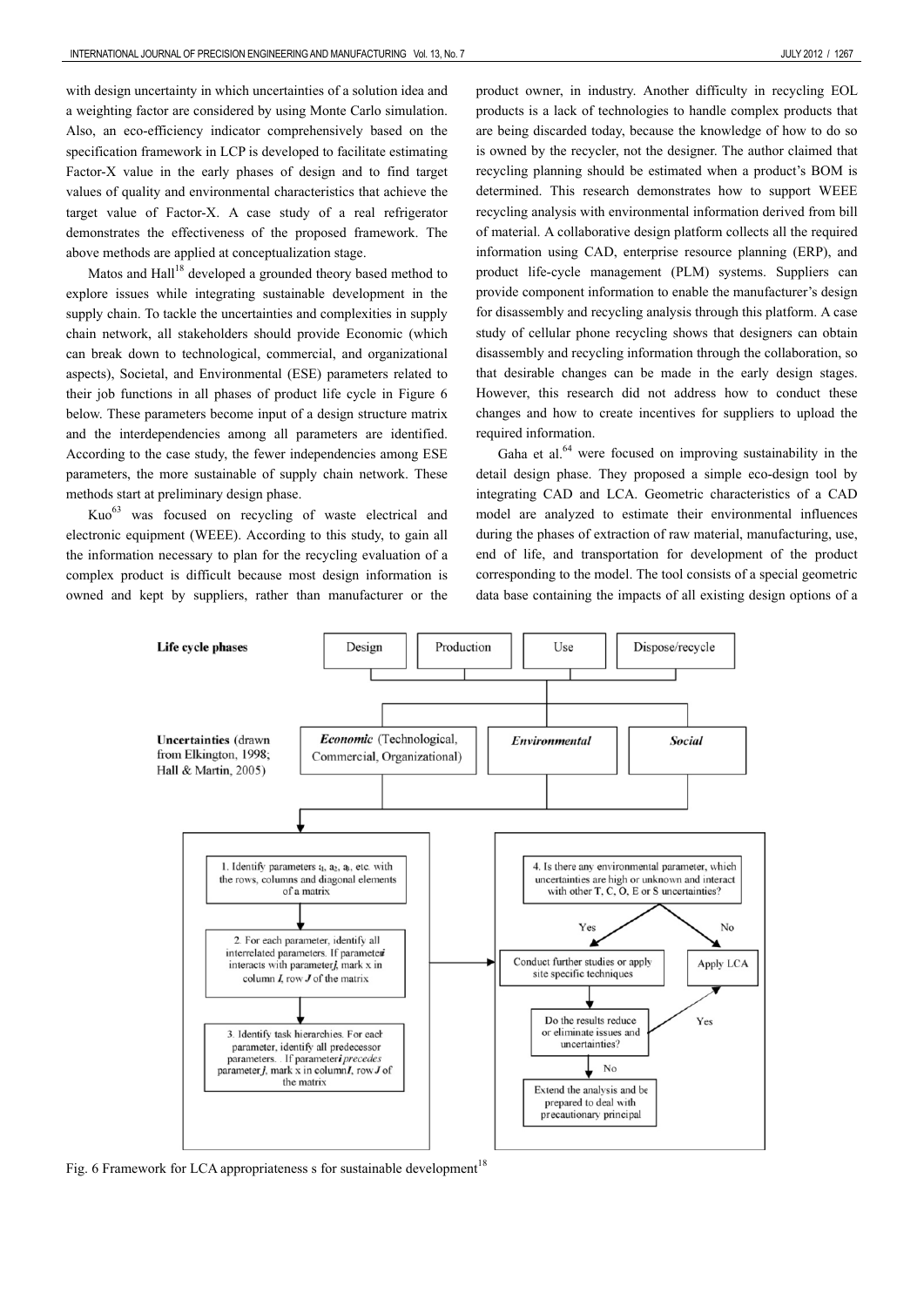product. Critical geometric features and forms concerning environmental impact are identified and the result helps designers make design decisions in constructing a CAD model for reducing the environmental impact. This research suffers from a major drawback as most CAD-based eco-design methods do. Since CAD model cannot provide all the necessary information for LCA, the assessment result may be misleading for making environmental benign decisions when the entire product lifecycle is concerned. These two methods<sup>63, 64</sup> begin at detail design phase.

## **4. Findings and Discussion**

General findings can be obtained from our literature review. The implications of each finding and their potential research directions also discuss the following:

- The result of literature review shows that a larger portion of sustainable design techniques belongs to metrics-based approaches. However, deriving useful metrics from life cycle assessment that fits the product design process is a challenging task. The major difficulties lie in data collection of life cycle inventory and reliable database of materials and processes. Current LCA tools and techniques calculate the life cycle impact without considering uncertainties involved in the data sources. How these uncertainties affect implementing sustainable design remains unsolved. Uncertainty in sustainable design involves two critical tasks: (1) to quantify the imprecision in life cycle data inventory in the proper metric forms; and (2) to develop robust design methods based on these metrics.
- CAD tools play an essential role in modern product design. Thus, to implement sustainable design in CAD software is advantageous and a more natural approach for design engineers in their daily work. Past literatures indicate that integrating CAD and LCA is ineffective and problematic. LCA involves extra information relating to processes, machines, purchasing and suppliers, which CAD systems cannot support. The mainstream of CAD technologies is based on feature modeling. However, to link design features with life cycle inventory data may be an unfeasible approach. Most feature-based sustainable design methods suffer from oversimplification by failing to fully consider the other phases of a product's life cycle. A feature represents the final result of intentional design (form), whereas environmental impacts are mostly estimated through a product's life cycle (process).
- Most sustainable design methods developed in the past failed to address the interdependencies among different stages in a product's life cycle. This deficiency may result in biased estimation and wrong decisions. An emerging need is to develop a systematic method that integrates the scopes of product, process, system, and ecosystem, while balancing conflicting product development perspectives.
- A crucial factor that links product design and other lifecycle activities for environmental decision making is product

architecture. Most past studies investigated the influence of product architecture from the perspective of design for assembly/disassembly. Supply chain considerations should be incorporated early in the design process to ensure the greatest possible reduction in environmental impacts. Product modularization, component reuse, and product platform serve as good design handles to improve product sustainability from the perspective of product engineering. No case studies have reported sustainable design using product engineering techniques. Developing quantitative tools for achieving this goal is a potential research topic.

- An interesting observation is that the majority of the reviewed studies were accomplished in developed countries. Developing and emerging countries that consume a large fraction of energy and resources should be encouraged to conduct more sustainability research. Detailed analysis is needed to collect, validate, and complement the life cycle inventory data to the level of nations or regions. Product life cycle activities occur frequently in various countries. Collaborative product development has become a norm for the modern business world. International collaborations on sustainable development are urgent and inevitable.
- Several past studies mentioned that LCA tools may be unable to analyze environmental impacts of new or derived products with newly developed processes and/or materials. This is because their life cycle inventory data comes from existing products, processes, and case studies. Developing design methods that maintain high sustainability in the development of new products based on the knowledge and experience learned from past practice is a promising research topic. Few sustainability studies emphasized the pivotal role Small and Medium Enterprises (SME) play in reducing environmental impacts from the supply chain perspective.
- To date, most eco-design studies are focused on evaluating environmental impacts. Social impacts and long term factors are rarely studied. Proper aggregation and weighting methods on economic, societal, and environmental indicators do not exist, especially when they are conflicting with each other. Life cycle assessment should be expanded to account for these heterogeneous concerns and provide support for product design methods in a broader context.

#### **5. Conclusion**

To reduce environmental impacts is the grand challenge facing the cotemporary world. Governmental regulations and social initiatives have requested enterprises endeavor to increase the sustainability of their businesses. Sustainable product development has become imperative for modern companies. Both practitioners and academicians assert that decisions made at early stages of a product's life cycle have a profound impact on improving product sustainability. Environmentally conscious design practices contribute to sustainability by considering global ecology and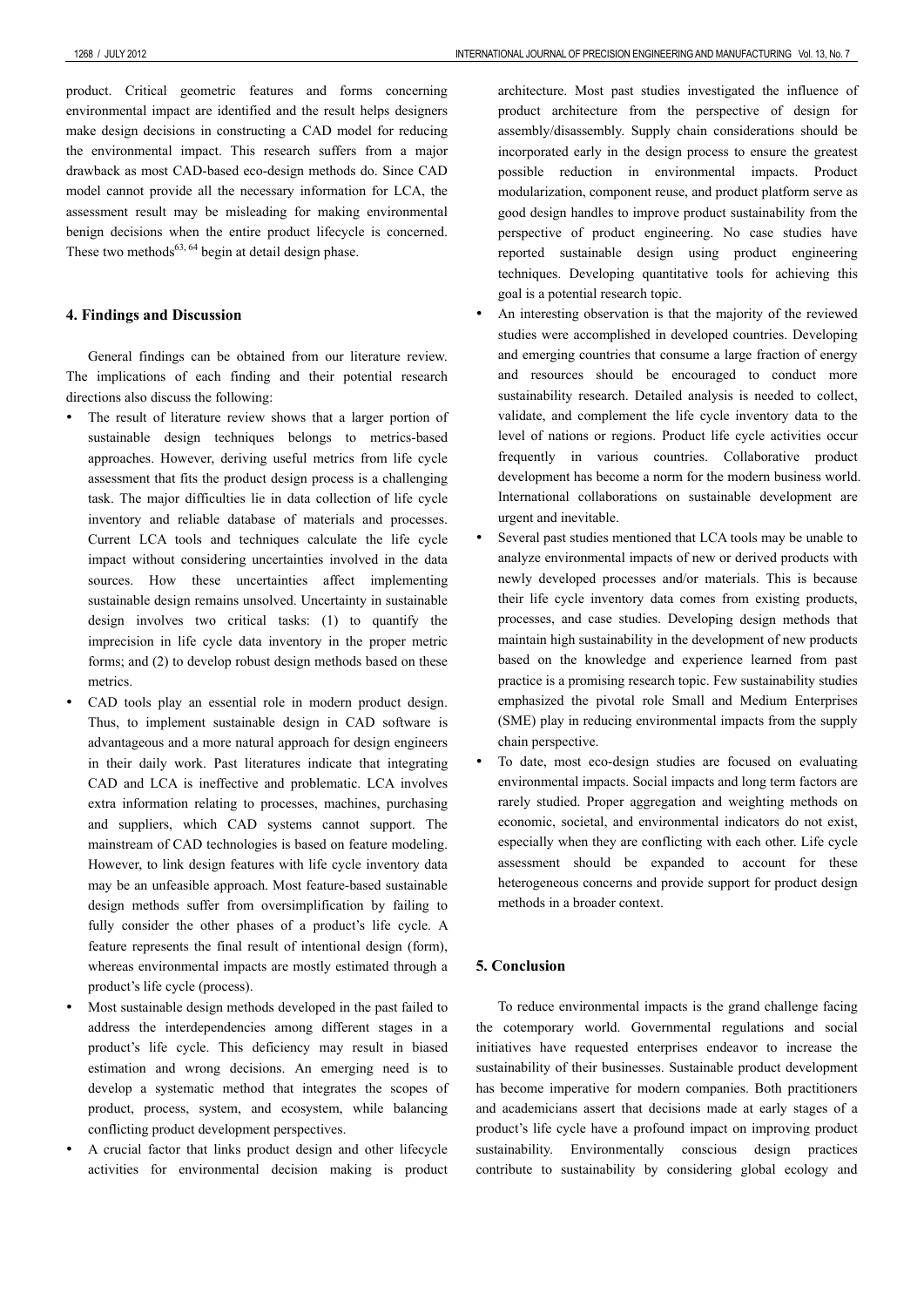resources in addition to traditional consumer and cost requirements. Many studies have reported on sustainable product design from multiple perspectives and with various techniques since the late 1990s. It is necessary to revisit those works and to identify where research directions should go from there based on the experiences and understandings learned. This paper systematically reviewed past studies concerning sustainable product design. A twodimensional framework consisting of two metrics was proposed to categorize those studies. We distinguish them from *Guideline*, *Metrics*, *Design for X*, *LC Costing*, and *Methodology* in the ordinate. Each method can be applied to different phases during the product design process, from *Problem Definition*, *Conceptualization*, *Preliminary Design* to *Detail Design*. The ideas and limitations of representative methods in each category were discussed. The result leads to important insights for sustainable design research.

- All the works emphasized the effectiveness of early design decisions on reducing the environmental impacts induced by the later activities of a product's life cycle.
- A larger portion of design methods belongs to metrics-based approaches. Useful metrics derived from life cycle assessment must fit the product design process and consider uncertainty inherited from existing LCA data.
- Integration of CAD and life cycle inventory remains ineffective and problematic. CAD systems do not support LCA data related to processes, machines, purchasing and suppliers. Feature-based modeling represents the final form of design intent, while environmental impacts are estimated from a process perspective.
- An emerging need is to develop a systematic method that can integrate the scopes of product, process, system and ecosystem, while balancing conflicting product development perspectives.
- Product architecture has been identified as a crucial factor that connects product design to other lifecycle activities for environmental decision makings. The improvement of product sustainability by product engineering techniques such as product modularization, component reuse, and product platform is a potential research topic.
- The majority of the studies reviewed were conducted in developed countries. However, developing and emerging countries that consume a large fraction of energy and resources play an important role in the global supply chain. International collaborations on sustainable product development are urgent. More sustainability studies should focus on small and medium enterprises (SME).

Life cycle assessment should be expanded to a broader context by accounting for heterogeneous factors like economic, societal, and environmental, impacts.

## **REFERENCES**

1. Azapagic, A., Millington, A., and Collett, A., "A methodology for integrating sustainability considerations into process design," Chemical Engineering Research and Design, Vol. 84, No. 6, pp. 439-452, 2006.

- 2. Bevilacqua, M., Ciarapica, F. E., and Giacchetta, G., "Development of a sustainable product lifecycle in manufacturing firms: a case study," International Journal of Production Research, Vol. 45, No. 18-19, pp. 4073-4098, 2007.
- 3. Bonanni, L., Hockenberry, M., Zwarg, D., Csikszentmihalyi, C., and Ishii, H., "Small business applications of sourcemap: a web tool for sustainable design and supply chain transparency," Proc. of the 28th Int. Conf. on Human Factors in Computing Systems, 2010.
- 4. Fargnoli, M. and Kimura, F., "Screening life cycle modelling for sustainable product design," Innovation in Life Cycle Engineering and Sustainable Development, Part 3, pp. 281-292, 2006.
- 5. Fargnoli, M. and Kimura, F., "Sustainable Design of Modern Industrial Products," Proc. of LCE, pp. 189-194, 2006.
- 6. Haapala, K. R., Rivera, J. L., and Sutherland, J. W., "Application of life cycle assessment tools to sustainable product design and manufacturing," International Journal of Innovative Computing, Information & Control, Vol. 4, No. 3, pp. 577-591, 2008.
- 7. Harun, K. and Cheng, K., "Life Cycle Simulation (LCS) Approach to the Manufacturing Process Design for Sustainable Manufacturing," 2011 IEEE International Symposium on Assembly and Manufacturing (ISAM), pp. 1-8, 2011.
- 8. Heijungs, R., Huppes, G., and Guinée, J. B., "Life cycle assessment and sustainability analysis of products, materials and technologies. Toward a scientific framework for sustainability life cycle analysis," Polymer Degradation and Stability, Vol. 95, pp. 422-428, 2010.
- 9. Hertwich, E. G., "Life Cycle Approaches to Sustainable Consumption: A Critical Review," Environ. Sci. Technol., Vol. 39, No. 13, pp. 4673-4684, 2005.
- 10. Kasarda, M. E., Terpenny, J. P., Inman, D., Precoda, K. R., Jelesko, J., Sahin, A., and Park, A., "Design for adaptability (DFAD)—a new concept for achieving sustainable design," Robotics and Computer-Integrated Manufacturing, Vol. 23, No. 6, pp. 727-734, 2007.
- 11. Kloepffer, W., "State-of-the-Art in Life Cycle Sustainability Assessment (LCSA) Life cycle sustainability assessment of products," The International Journal of Life Cycle Assessment, Vol. 13, No. 2, pp. 89-95, 2008.
- 12. Koukkari, H., Braganca, L., and Mateus, R., "Sustainable design principles in construction sector," Int. Conf. Sustainable Construction: Action for Sustainability in the Mediterranean, 2005.
- 13. Lee, S. G. and Xu, X., "Design for the environment: life cycle assessment and sustainable packaging issues," International Journal of Environmental Technology and Management, Vol. 5, No. 1, pp. 14-41, 2005.
- 14. Leibrecht, S., "Fundamental Principles for CAD-based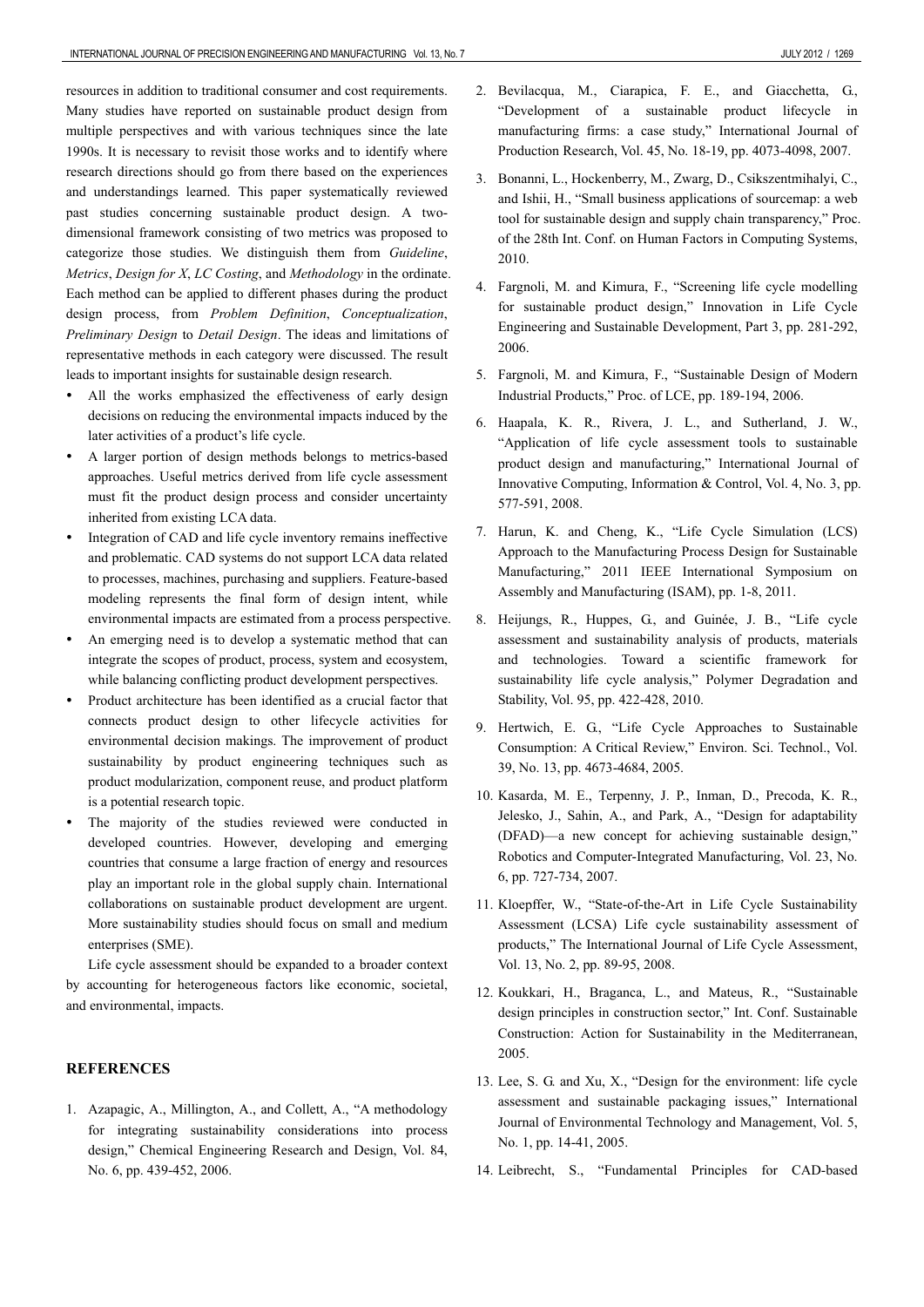Ecological Assessments," The International Journal of Life Cycle Assessment, Vol. 10, No. 6, pp. 436-444, 2005.

- 15. Lu, B. and Gu, P., "Systematic Life Cycle Design for Sustainable Product Development," International Design Engineering Technical Conferences and Computers and Information in Engineering Conference (IDETC/CIE2003), 2003.
- 16. Luh, Y.-P., Chu, C.-H., and Pan, C.-C., "Data management of green product development with generic modularized product architecture," Computers in Industry, Vol. 61, pp. 223-234, 2010.
- 17. Ma, Y.-S., Song, B., and Yang, Q. Z., "Product Lifecycle Analysis and Optimization in an Eco-value Based, Sustainable and Unified Approach," 2006 IEEE International Conference on Industrial Informatics, pp. 537-541, 2006.
- 18. Matos, S. and Hall, J., "Integrating sustainable development in the supply chain: The case of life cycle assessment in oil and gas and agricultural biotechnology," Journal of Operations Management, Vol. 25, pp. 1083-1102, 2007.
- 19. Ortiz, O., Castells, F., and Sonnemann, G., "Sustainability in the construction industry: A review of recent developments based on LCA," Construction and Building Materials, Vol. 23, No. 1, pp. 28-39, 2009.
- 20. Robert, K.-H., Schmidt-Bleek, B., Aloisi de Larderel, J., Basile, G., Jansen, J. L., Kuehr, R., Price Thomas, P., Suzuki, M., Hawken, P., and Wackernagel, M., "Strategic sustainable development — selection, design and synergies of applied tools," Journal of Cleaner Production, Vol. 10, No. 3, pp. 197- 214, 2002.
- 21. Spangenberg, J. H., Fuad-Luke, A., and Blincoe, K., "Design for Sustainability (DfS): the interface of sustainable production and consumption," Journal of Cleaner Production, Vol. 18, No. 15, pp. 1485-1493, 2010.
- 22. Tabone, M. D., Greegg, J. J., Beckman, E., and Landis, A. E., "Sustainability metrics: Life cycle assessment and green design in polymers," Environmental Science and Technology, Vol. 44, No. 21, pp. 8264-8269, 2010.
- 23. Santana, F. S., Barberato, C., and Saraiva, A. M., "A Reference Process to Design Information Systems for Sustainable Design Based on LCA, PSS, Social and Economic Aspects," IFIP Advances in Information and Communication Technology, Vol. 328, pp. 269-280, 2010.
- 24. Vezzoli, C., "A new generation of designers: perspectives for education and training in the field of sustainable design. Experiences and projects at the Politecnico di Milano University," Journal of Cleaner Production, Vol. 11, No. 1, pp. 1-9, 2003.
- 25. Vinodh, S. and Rajanayagam, D., "CAD and DFM: enablers of sustainable product design," International Journal of Sustainable Design, Vol. 3, No. 4, pp. 292-298, 2010.
- 26. Vinodh, S. and Rathod, G. S., "Integration of ECQFD and LCA for sustainable product design," Journal of Cleaner Production, Vol. 18, No. 8, pp. 833-842, 2010.
- 27. Waage, S. A., "Re-considering product design: a practical ''road-map'' for integration of sustainability issues," Journal of Cleaner Production, Vol. 15, No. 7, pp. 638-649, 2007.
- 28. Wang, N., Chang, Y.-C., and Nunn, C., "Lifecycle assessment for sustainable design options of a commercial building in Shanghai," Building and Environment, Vol. 45, No. 6, pp. 1415- 1421, 2010.
- 29. Westkämper, E., Alting, L., and Arndt, G., "Life Cycle Management and Assessment: Approaches and Visions Towards Sustainable Manufacturing," CIRP Annals - Manufacturing Technology, Vol. 49, No. 2, pp. 501-526, 2000.
- 30. Yang, Q. Z., "Life cycle assessment in sustainable product design," SIMTech Technical Reports, Vol. 8, No. 1, pp. 57-64, 2007.
- 31. Yang, Q. Z. and Song, B., "Eco-design for product lifecycle sustainability," IEEE International Conference on Industrial Informatics, pp. 548-553, 2006.
- 32. Rachuri, S., Sriram, R. D., and Sarkar, P., "Metrics, Standards and Industry Best Practices for Sustainable Manufacturing Systems," Proc. of IEEE Conference on Automation Sciences and Engineering, Vol. 5, pp. 472-477, 2009.
- 33. Sarkis, J., "A Methodological Framework for Evaluating Environmentally Conscious Manufacturing Programs," Computers & Industrial Engineering, Vol. 36, pp. 793-810, 1999.
- 34. Jin, X. and High, K. A., "A New Conceptual Hierarchy for Identifying Environmental Sustainability Metrics," Environmental Progress, Vol. 23, pp. 291-301, 2004.
- 35. Rachuri, S., Sriram, R. D., and Sarkar, P., "Metrics, Standards and Industry Best Practices for Sustainable Manufacturing Systems," IEEE Int. Conf. on Automation Science and Engineering, pp. 472-477, 2009.
- 36. Elkington, J., "Cannibals with Forks: the Triple Bottom Line of 21st Century Business," New Society Publishers, 1997.
- 37. Ljungberg, L. Y., "Materials selection and design for development of sustainable products," Materials and Design, Vol. 28, No. 2, pp. 466-479, 2007.
- 38. Howarth, G. and Hadfield, M., "A sustainable product design model," Materials and Design, Vol. 27, No. 10, pp. 1128-1133, 2006.
- 39. Ijomah, W. L., McMahon, C. A., Hammond, G. P., and Newman, S. T., "Development of robust design-for-remanufacturing guidelines to further the aims of sustainable development," International Journal of Production Research, Vol. 45, No. 18- 19, pp. 4513-4536, 2007.
- 40. Ogot, M. and Kremer, G. E., "Engineering Design: a Practical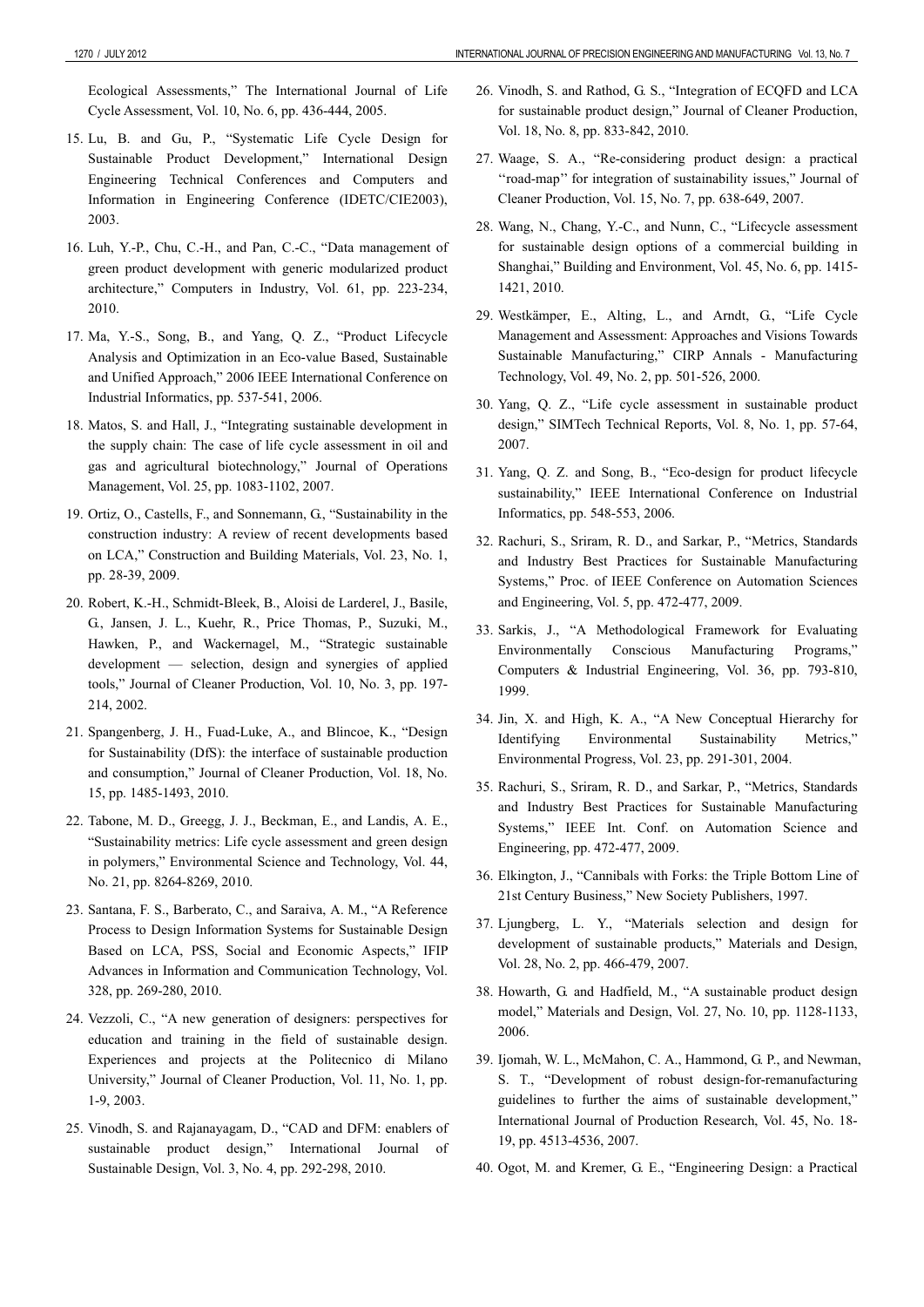Guide," Trafford Publishing, 2004.

- 41. Ulrich, K. T. and Eppinger, S. D., "Product Design and Development, 3rd Edition," McGraw-Hill/Irwin, 2004.
- 42. Pahl, G. and Beitz, W., "Engineering Design: A Systematic Approach, 2nd Edition," Springer, 1996.
- 43. Vinodh, S., "Sustainable design of sprocket using CAD and Design Optimization," Environment, Development and Sustainability, Vol. 13, No. 5, pp. 939-951, 2011.
- 44. Bovea, M. D. and Wang, B., "Redesign methodology for developing environmentally conscious Products," Journal of Production Research, Vol. 45, No. 18, pp. 4057-4072, 2007.
- 45. Yan, W., Chen, C.-H., and Chang, W.-C., "An investigation into sustainable product conceptualisation using a design knowledge hierarchy and Hopfield network," Computers & Industrial Engineering, Vol. 56, pp. 1617-1626, 2009.
- 46. Umeda, Y., Fukushige, S., Tonoike, K., and Kondoh, S., "Product modularity for life cycle design," CIRP Annals - Manufacturing Technology, Vol. 57, pp. 13-16, 2008.
- 47. Yu, S., Yang, Q., Tao, J., Tian, X., and Yin, F., "Product modular design incorporating life cycle issues - Group Genetic Algorithm (GGA) based method," Journal of Cleaner Production, Vol. 19, pp. 1016-1032, 2011.
- 48. Feldmann, K., Trautner, S., Lohrmann, H., and Melzer, K., "Computer-based product structure analysis for technical goods regarding optimal end-of-life strategies," Journal of Engineering Manufacture, Vol. 215, No. 5, pp. 683-693, 2001.
- 49. Tseng, H.-E., Chang, C.-C., and Li, J.-D., "Modular design to support green life-cycle engineering," Expert Systems with Applications, Vol. 34, pp. 2524-2537, 2008.
- 50. Smith, S. and Yen, C.-C., "Green product design through product modularization using atomic theory," Robotics and Computer-Integrated Manufacturing, Vol. 26, pp. 790-798, 2010.
- 51. Grote, C. A., Jones, R. M., Blount, G. N., Goodyer, J., and Shayler, M., "An approach to the EuP Directive and the application of the economic eco-design for complex products," International Journal of Production Research, Vol. 45, No. 18, pp. 4099-4117, 2007.
- 52. Kang, Y.-C., Chun, D.-M., Jun, Y., and Ahn, S.-H., "Computeraided Environmental Design System for the Energy-using Product (EuP) Directive," Int. J. Precis. Eng. Manuf., Vol. 11, No. 3, pp. 397-406, 2010.
- 53. Morbidoni, A., Favi, C., and Germani, M., "CAD-Integrated LCA Tool: Comparison with dedicated LCA Software and Guidelines for the improvement," Proc. of the 18th CIRP International Conference on Life Cycle Engineering, pp. 569- 574, 2011.
- 54. Hur, T., Lee, J., Ryu, J., and Kwon, E., "Simplified LCA and matrix methods in identifying the environmental aspects of a product system," Journal of Environmental Management, Vol.

75, pp. 229-237, 2005.

- 55. Yung, W. K. C., Chan, H. K., Wong, D. W. C., So, J. H. T., Choi, A. C. K., and Yue, T. M., "Eco-redesign of a personal electronic product subject to the energy-using product directive," International Journal of Production Research, Vol. 50, No. 5, pp. 1411-1423, 2012.
- 56. Chu, C. H., Luh, Y. P., Li, T. C., and Chen, H., "Economical green product design based on simplified computer-aided product structure variation," Computers in Industry, Vol. 60, pp. 485-500, 2009.
- 57. Chu, C. H., Su, J. C. P., and Chen, Y. T., "An Integrated Approach to Sustainable Product Development at the System Design Stage," Proc. of CIRP Design Conference 2011, pp. 1-8, 2011.
- 58. Knight, P. and Jenkins, J. O., "Adopting and applying ecodesign techniques: a practitioners perspective," Journal of Cleaner Production, Vol. 17, No. 5, pp. 549-558, 2009.
- 59. Russoa, D., Regazzoni, D., and Montecchi, T., "Eco-design with TRIZ laws of evolution," Procedia Engineering, Vol. 9, pp. 311-322, 2011.
- 60. Anastas, P. T. and Zimmerman, J. B., "Design Through the 12 Principles of Green Engineering," IEEE Engineering Management Review, Vol. 35, No. 3, pp. 94-101, 2003.
- 61. Subramaniyam, P., Srinivasan, K., and Prabaharan, M., "Approach for Green Product Design," International Journal of Innovation, Management and Technology, Vol. 2, No. 3, pp. 244-248, 2011.
- 62. Telenko, C. and Seepersad, C. C., "A Methodology for Identifying Environmentally Conscious Guidelines for Product Design," Journal of Mechanical Design, Vol. 132, No. 9, Paper No. 091009, 2010.
- 63. Kuo, T.-C., "The construction of a collaborative-design platform to support waste electrical and electronic equipment recycling," Robotics and Computer-Integrated Manufacturing, Vol. 26, pp. 100-108, 2010.
- 64. Gaha, R., Benamara, A., and Yannou, B., "Influence of geometrical characteristics on eco-designed products," Proc. of the Int. Conf. on Innovation Methods in Product Design 2011, pp. 242-247, 2011.
- 65. Sakao, T., "Quality engineering for early stage of environmentally conscious design," The TQM Journal, Vol. 21, No. 2, pp. 182-193, 2009.
- 66. Kobayashi, H., "A systematic approach to eco-innovative product design based on life cycle planning," Advanced Engineering Informatics, Vol. 20, pp. 113-125, 2005.
- 67. Bovea, M. D. and Pérez-Belis, V., "A taxonomy of eco-design tools for integrating environmental requirements into the product design process," Journal of Cleaner Production, Vol. 20, No. 1, pp. 61-71, 2012.